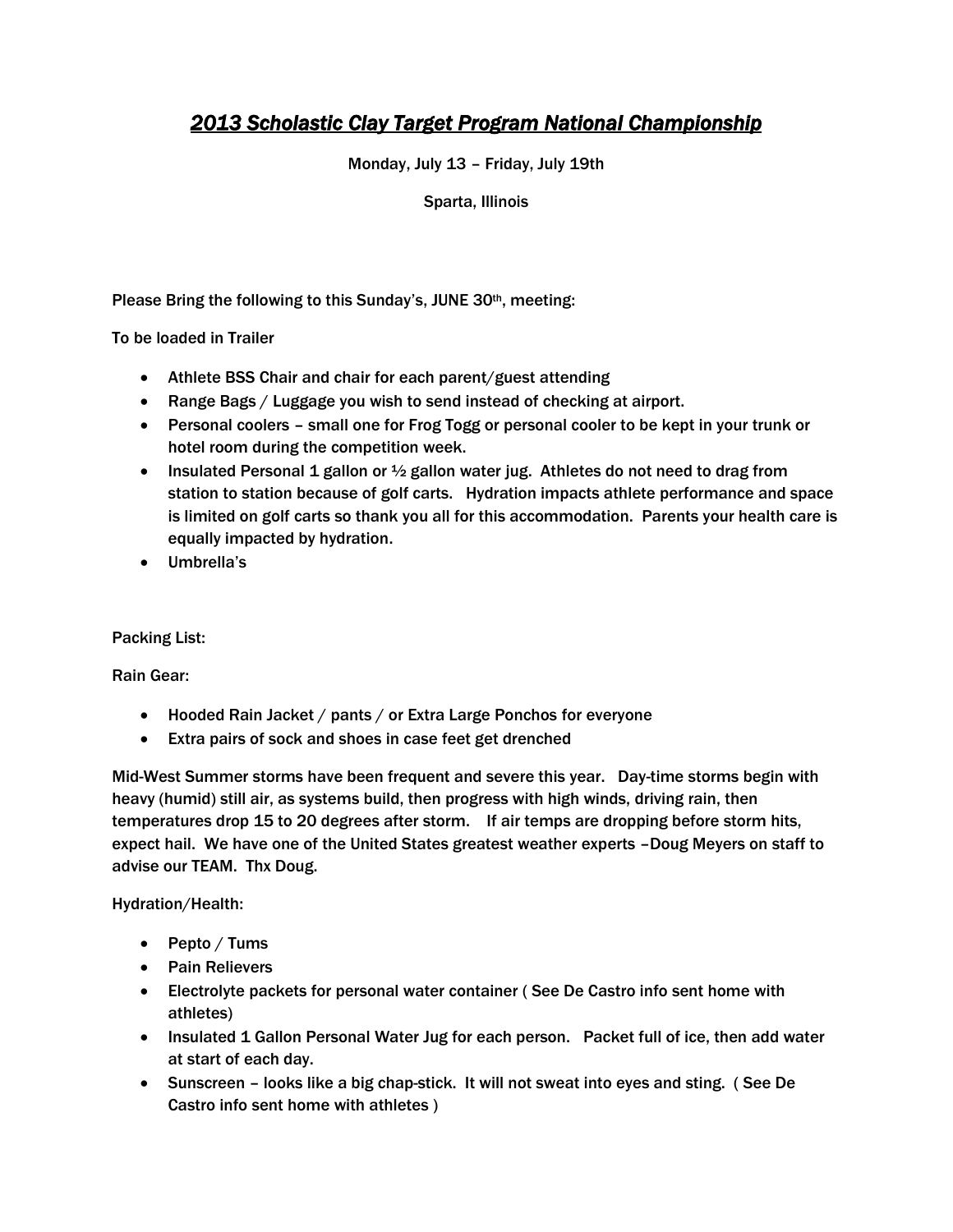#### Cooling:

- Frog Toggs or something like them
- Small Cooler to fill with ice/water for Frog Toggs, ( Could be purchased at Target in O'Fallen )
- Add  $\frac{1}{4}$  cup iso alcohol to ice/water to cut down on germs and increases evap rate.. do not get in eyes, obvisously.
- Parents should also all have large drinking water containers filled to the top with ice, then water added. Water alone will not help cool anyone down if weather is hot and humid… Must have ice. Thank you and you will be glad you did.

### Clothes:

- At least 2 pairs of black competition shorts
- At least 2 competition tee-shirts
- BSS Hat
- BSS Polo for athlete ( keep in back of vehicle at all times… used for media interviews, award ceremonies, meet and greets, ect…. )
- Travel Clothes
- Parent's please plan on 2 red/white shirts. Please wear to opening ceremony and last nights awards.

Misc>… To purchase in O'Fallen, Illinois….

- Laundry soap
- Little coolers or any item you might need from a SuperTarget that you may have forgotten.
- Any personal items that you need you can get across the interstate at the PowerPad. Shops like, Target with a Pharmacy, Cost Plus World Market, Starbucks, Grocery storepharmacy,bakery, deli counter, ect., Bank, Tire Repair shop… mny chain-restaurants.
- Grocery Store opens at 6 AM. Daily ice run and team sandwich provisions, chips, and snacks we get from here. See: Sign-up Genius Same task(s) daily for max efficiency. Keep your receipts for Head Coach Brown and give to him on last day of event.
- Stuff for Spirit Posters for Grand Stands.... Bringing our beautiful BSS Banner...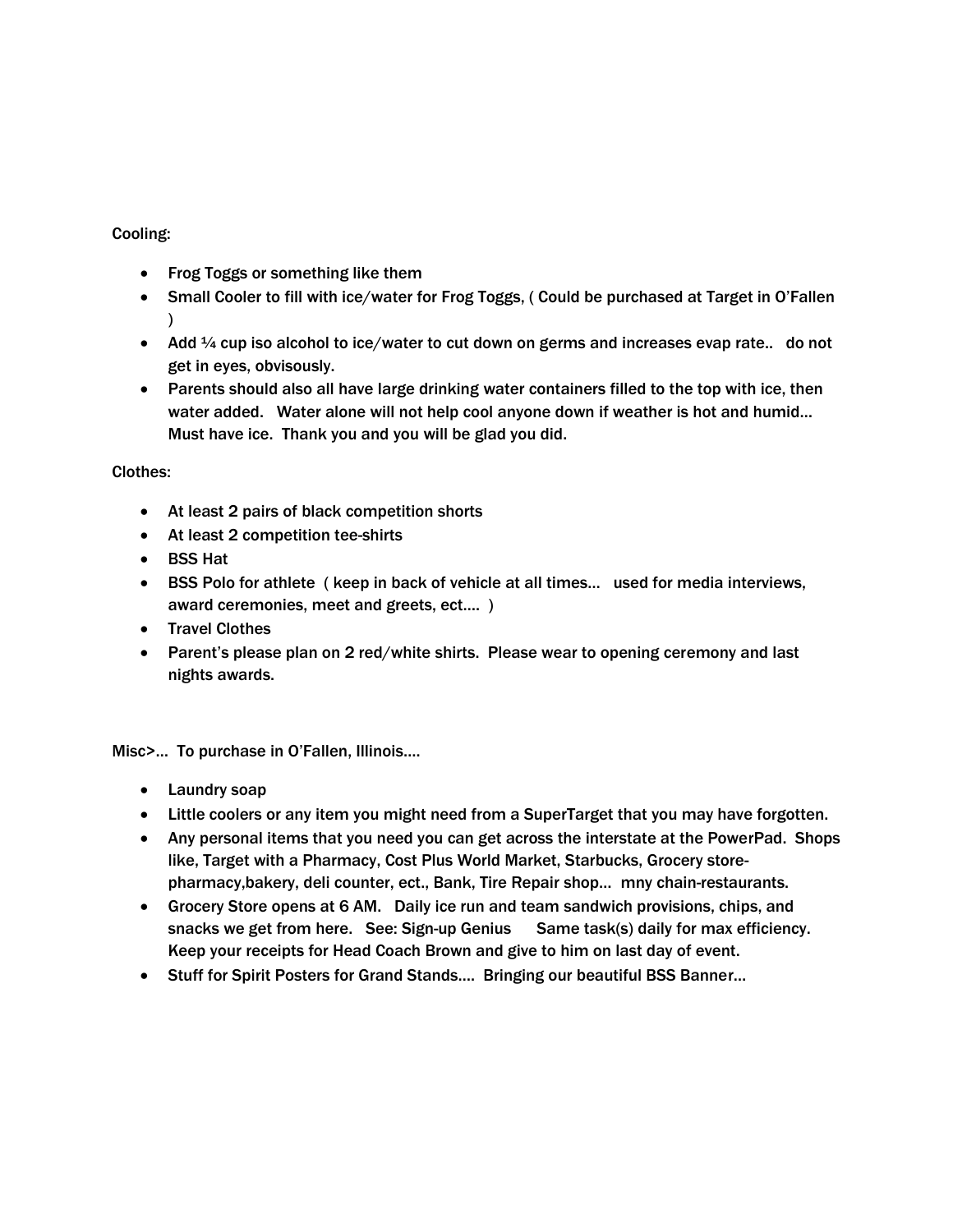#### What is in your TRUNK?

Everyday plan on having the following in the back of your trunk.



# Athlete's should have car packed and ready before breakfast and Team Briefing. See daily **Schedule**

- 1. Range Bag
- 2. Athlete's Competition Gun
- 3. Bag with your family rain gear, extra socks, shoes. Umberella for sun/rain. Varsity Polo: Keep in car all week.
- 4. Athlete's favorite snacks.
- 5. Personal 1 gallon water containers for each athlete, parent and guest. Prepared before you leave hotel. Load completely with ICE…
- 6. Team Groceries Per Sign-Up Genius Same task all week.
- 7. Varsity Polo Shirt ( Need for Public Relations events and Awards Ceremony's)
- 8. Personal Cooler for food if needed.
- 9. Small personal cooler for FrogToggs, pre-packet with ice/water/alcohol before you leave hotel.
- 10. Schedule / Maps / Athlete packets / Tickets… ect….
- 11. Camera's
- 12. Family health items, electrolytes, pain relievers, pepto, tums, prescriptions needed, ect.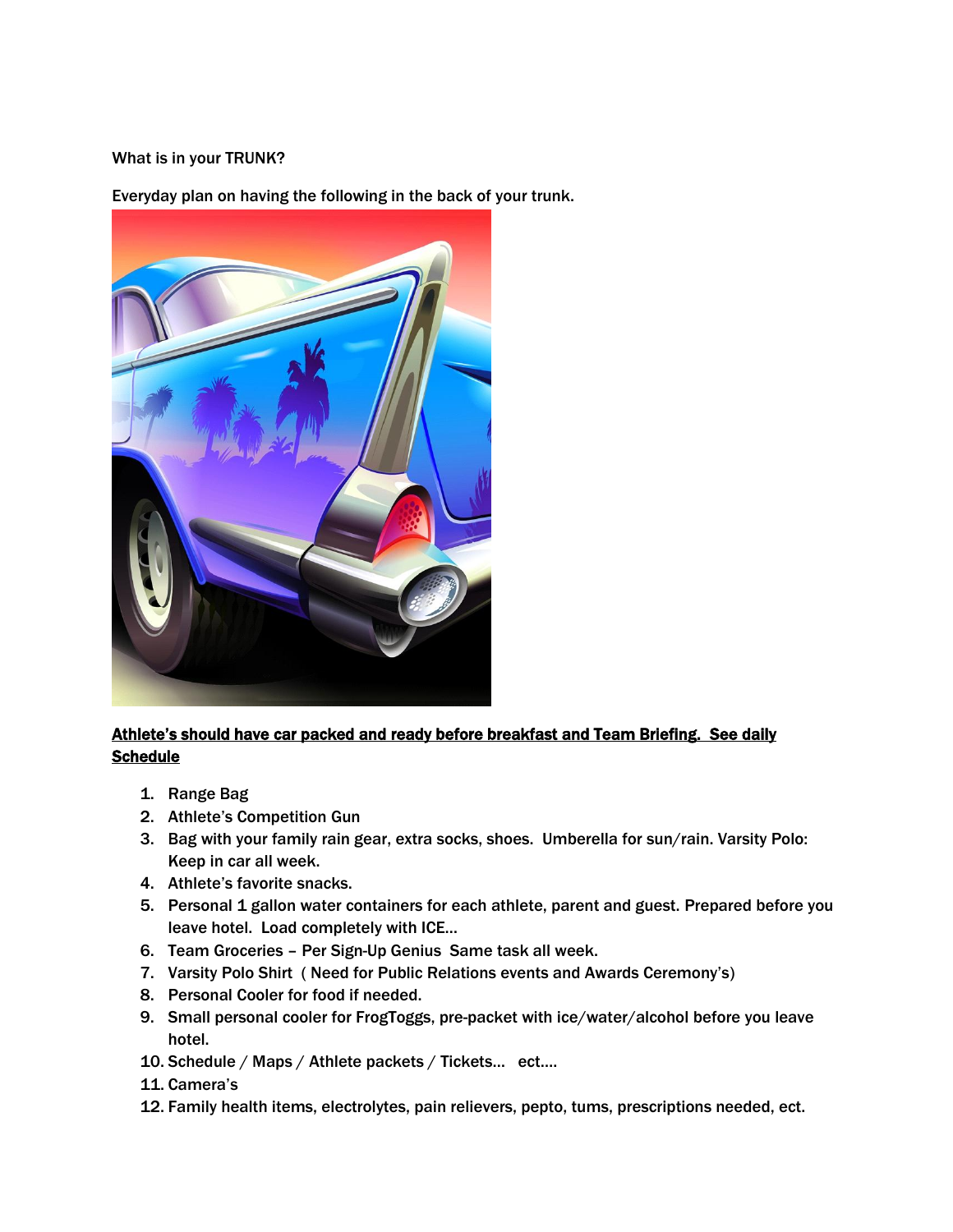## 13. Umbrella for rain/sun…

14. Please advise head coach of any major medical conditions, including parents.

# BRONCO SHOOTING SPORTS TEAM TRAILER:

All hands on deck…

Every morning and evening. Nice, neat, orderly, team work happens here.

Also the site of Golf Cart hitch every night before we leave.

Who has a key to the Trailer? Boss Men: Tom Bowman, Fernando De Castro, and Doug Meyers.



What is in the trailer? Planning to leave on site at World Shooting Complex.

- Ammo
- Canopies
- Chairs
- Squad Coolers (Athletes/parents clean these out every night so they are ready for fresh food and ice every morning. )
- Water ( gallons preferred ) Used to put on carts for the day.
- Bulky stuff that you do not wish to haul back to the hotel. If personal item make sure it is well labeled with your name on it. All coolers, chairs, ect. Use racks to keep organized. Be neat and orderly. Place like things in one place so the AM goes efficiently.
- Box with Golf Cart keys... Sign-out sheet for each day... Who has the Key?
- Box with Shade Screens
- Box with Bungie Cords
- Orange Home Depot buckets for Canopy ballast.